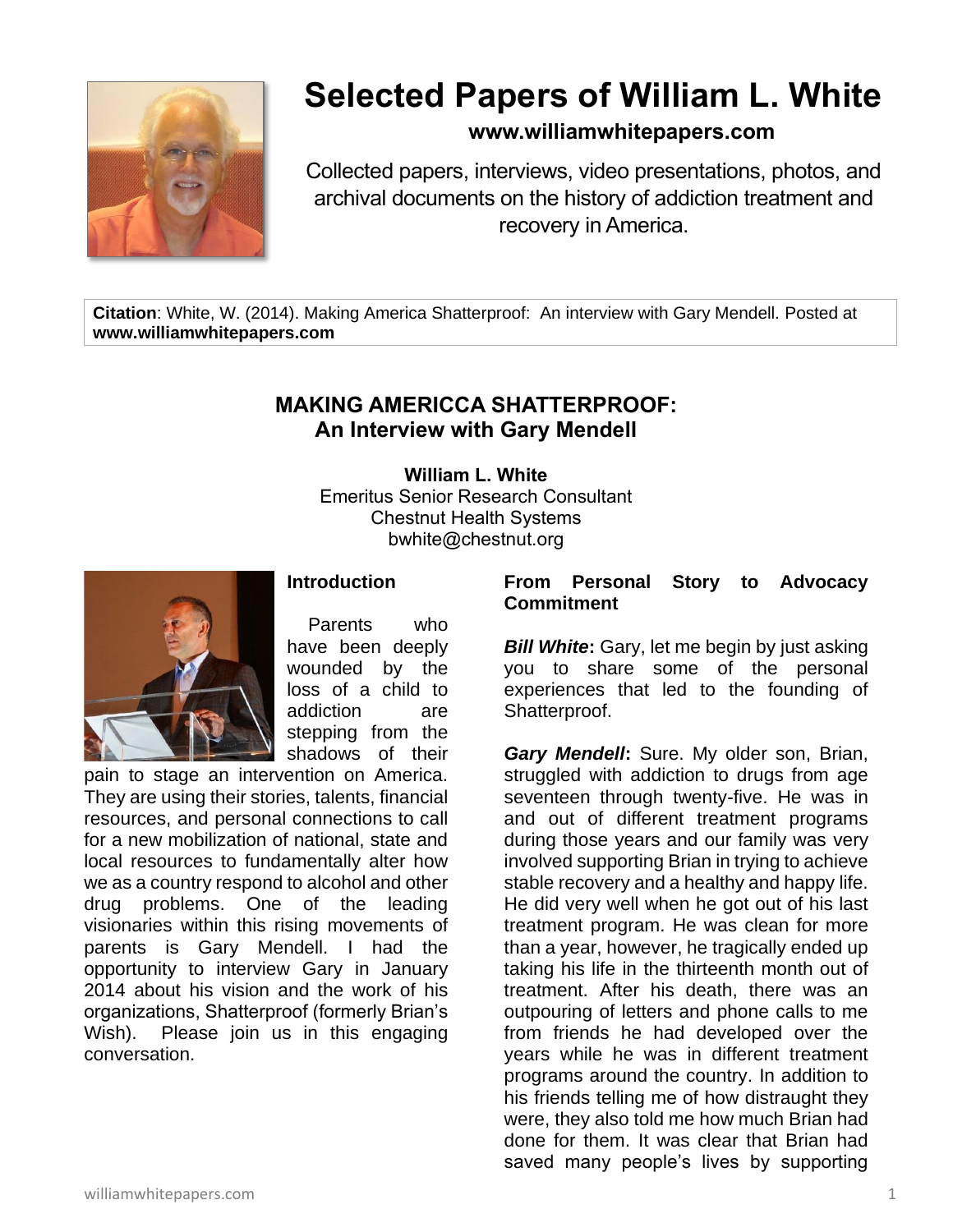them in their time of need. That inspired me to start a small charity in his name to help others, as he had.

I decided to hold off going back to work so quickly and spend some time identifying an initiative to form a small charity around. The whole time Brian was alive, I didn't have a good understanding of what was going on around the country. I was very focused on helping Brian go from treatment program to treatment program. After his death, I took a broader view of the disease of addiction to identify how a small charity could contribute. Over three months, I absorbed an enormous amount of information, and every time I found something I thought was really important, I wrote it down. When I sat at my desk on the last day of March, 2012, I had five things written down.

Number one was the word "Big". Addiction is far bigger than I had ever imagined. If you had asked me two years ago how many fathers in the town of Easton had an addicted son, I would have raised my hand and said, "I'm it." Possibly a few others. I learned that twenty-five million Americans in this country are actively addicted today and that addiction is the third largest cause of death in this country behind cancer and heart disease.

The second thing written on that piece of paper was the word "Children". When the word, addiction is mentioned, most people think of a twenty-five year old popping a pill or sticking a needle in his or her arm, but the reality is that of those twenty-five million addicted Americans, twenty million became addicted before the age of eighteen. This is a disease that is most often developed between the ages of twelve and eighteen. This is about our society currently not protecting our children from developing this disease..

Number three were two words, "Tragic" and "Hope." I had learned that the National Institutes of Health have spent hundreds of millions of research and development dollars over the last fifteen years to develop prevention and treatment programs, but that a large part of the

knowledge gained from this investment is sitting in academic journals, not in our communities where it can help people. This includes information that could have saved Brian and hundreds of thousands of others like him. As much as this is so very tragic, it is also hopeful because it confirmed that a foundation of knowledge existed today that could start saving lives tomorrow.

Number four, I became aware that for cancer, we have American Cancer Society, for heart, we have the American Heart Association. For drug and alcohol addiction, there is no national organization with the scale and scope of those other two organizations. And I also learned about the enormous impact those two large national organizations have had on saving the lives of so many people with their respective diseases. So number four was a few words, "no national addiction society". That's when I began to ask why there was no counterpart to these organizations that could represent the problem of addiction.

Number five, I I had written "Timing". I had it concluded that in the more than 225 year history of the United States, there couldn't be a better time than now to form such a national organization. Brain scans have now proven definitively that addiction is a disease. We have the foundational research of the National Institutes of Health. And we now have the platform to reimburse prevention and treatment through the integration of the Affordable Care Act and the Parity Act. That day in my office, as I looked at those five facts on my white pad, I also looked to the picture of Brian on the wall to my right. It was the last picture taken of Brian alive. I had taken it on the day he was twelve months clean, and he had stopped on the street to help someone. I am not that religious, but at that moment I felt like a higher power had taken over me. I realized at that moment I had a new calling to my life. That night I discussed those five points with my wife, the next day I began to transition our CFO to take responsibility for running my business, and have dedicated the rest of my life to building this new organization.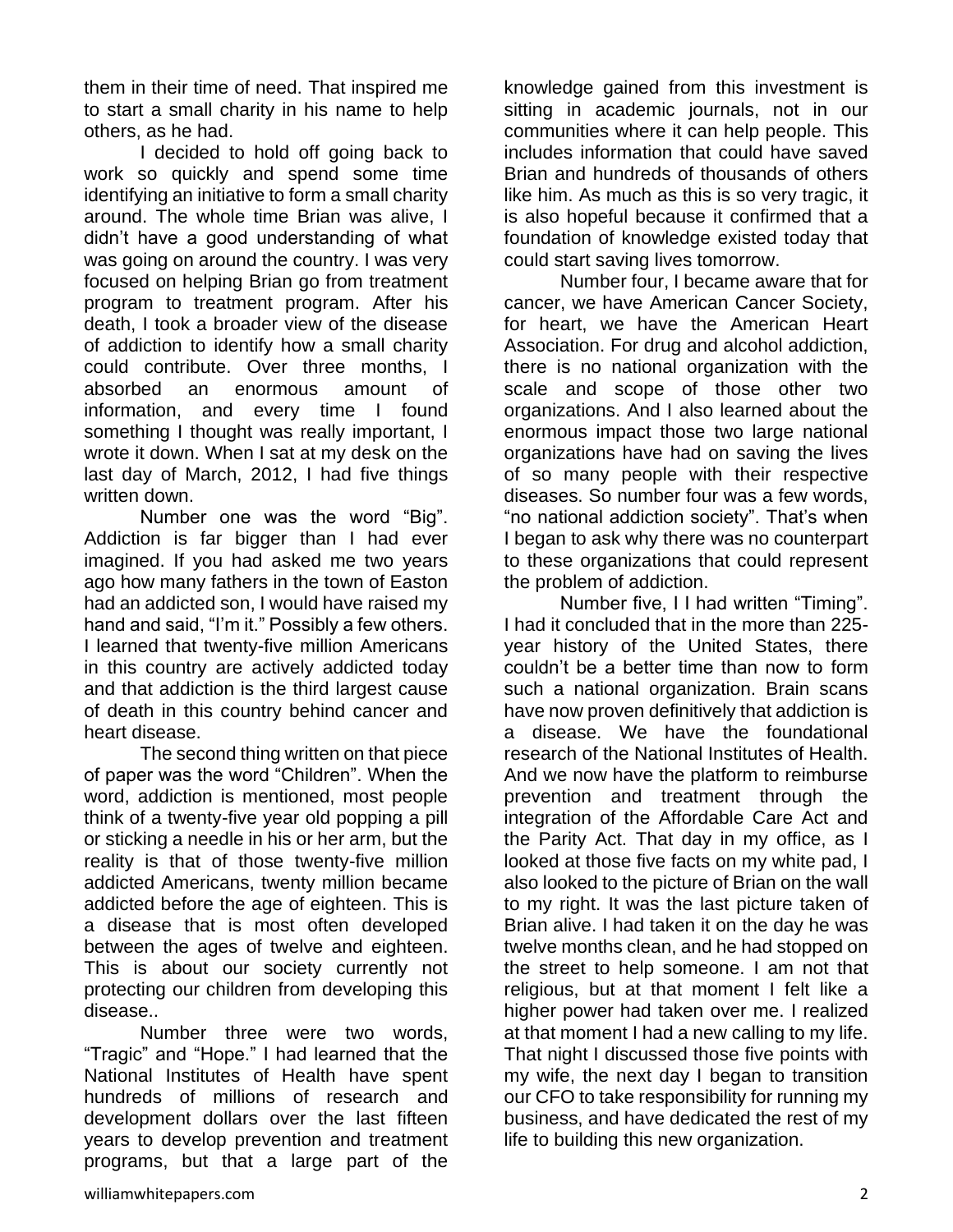*Bill White***:** What were the key steps in forming this new organization?

*Gary Mendell***:** I first formed an organization named Brian's Wish and created two boards: a scientific board and a board of advisors. These boards represented some of the smartest and most experienced people in the country in the areas of prevention, addiction, treatment, long-term recovery, healthcare, marketing, and the political environment related to addiction issues. With their help and two consulting firms, we developed a business plan for Brian's Wish. It was completed mid-April 2013 and called for creation of a national entity with a new name that reflected this vision. Brian's Wish felt like it communicated more of a focus on Brian and our family experience; we needed a name, brand and message that was less about Brian and more about protecting all of our loved ones from shattering their lives through addiction. We also thought about the strength needed in recovery so that lives would not be shattered from this disease. From those discussions emerged the name Shatterproof: Stronger Than Addiction.

*Bill White***:** I can recall only a few examples of family members who've lost someone to addiction being invited to the table in policy discussions about addiction treatment and recovery. Do you feel like these are very critically missing voices?

*Gary Mendell***:** I think all voices in this country are missing from these policy discussions. If there are twenty-five million people in this country actively addicted, that means there's seventy-five to one-hundred million family members directly affected by addiction. The voices of all Americans are missing on this issue. There are fifteen of our loved ones that die every hour from this disease and then the next hour and the next hour of every day, 365 days a year, year after year. It affects one-third to one-quarter of Americans directly. We all should be talking about this.

*Bill White:* You mentioned the silence that has surrounded this issue and I'm wondering if it's going to take the voices of families who've lost someone to create the urgency that is so needed.

*Gary Mendell***:** Those who have lost a loved one, and those who have a loved one who has been impacted by this disease, will be the more vocal voices as we start. But it really should be the voices of anybody who's a parent or grandparent. I don't want to put the responsibility on one group. It should be everybody.

#### **Shatterproof's Four Strategic Pillars and Goals**

*Bill White:* When you outlined the vision for Shatterproof, you talked about four strategic pillars and the first of those was unite and empower. Could you describe what this will entail?

*Gary Mendell***:** The first pillar is that we must unite together. One voice is a mere whisper. My voice and the voice of many other parents who've lost a child is not enough. This needs the voice of tens of millions of Americans to understand that this could happen to anyone. A chorus of voices can change the world. This disease crosses all income levels, all races, all communities. We need a collective voice to shatterproof our children from developing this disease and we need a collective voice to eliminate the stigma of those who have this disease. We need to be able to change public policies to provide the proper medical care, love and compassion that those with this disease so humanly deserve.

*Bill White***:** The second pillar of Shatterproof is End the Stigma. How did you come to elevate stigma as such an important issue to address?

*Gary Mendell***:** Many of those with this disease feel ashamed simply because they have a disease. No one raises their hand and said, "I want to be addicted to alcohol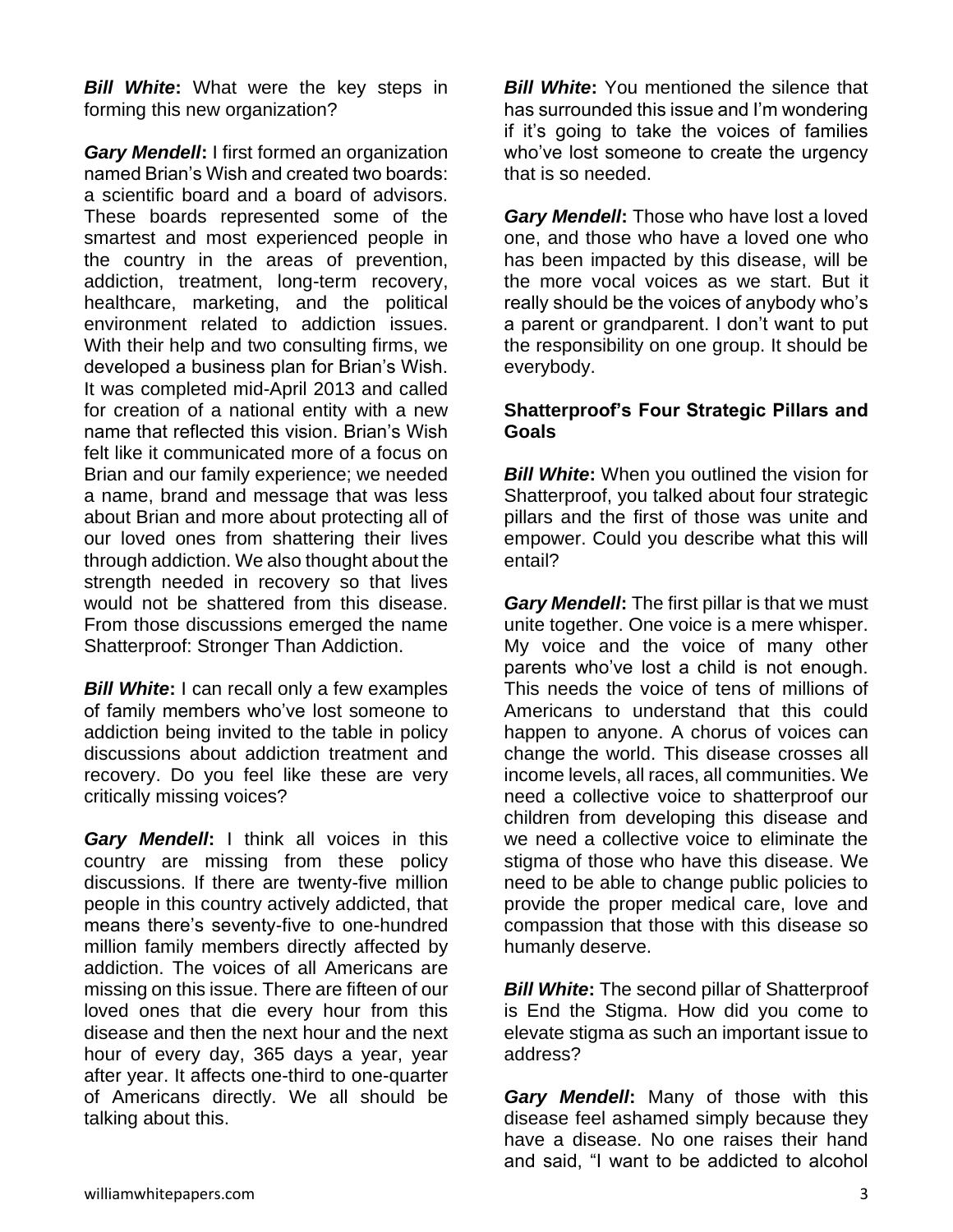and other drugs when I grow up." This disease develops and them you feel ashamed that you have it. You're afraid to talk about it. You feel like an outcast in society. You face discrimination and are deprived of the compassion and support and the medical care that other diseases garner. *Bill White***:** You know, the third and fourth pillars that you outline for Shatterproof were to advocate for change and to research and innovate. I'm wondering what you see as some of the most important research that hasn't been done yet that would be so important for this agenda.

*Gary Mendell***:** I think the National Institute of Drug Abuse is doing very good research on brain chemistry and potential breakthroughs in medicines, but I think that this disease requires a lot more funding, given its prevalence in our society. We need better ways to treat it medically and better research on how to prevent it. I also think that funding should be put into developing and testing a peer-to-peer prevention program similar to the Truth Campaign that has worked so effectively with cigarette smoking.

*Bill White:* What are the strategic goals you have established for Shatterproof?

*Gary Mendell*: Shatterproof will focus on three specific, measurable goals over the next twenty years. We want to 1) reduce by 50% the number of people addicted to alcohol and other drugs (more than 22 million in 2012), 2) reduce by 50% the number of deaths from addiction-related substances (more than 135,000 per year) and reduce by 50% the societal costs (estimated at more than \$416 billion per year).

#### **Partnerships**

*Bill White***:** What strategic partnerships do you envision to achieve these goals?

*Gary Mendell*: We have formed a coalition with nine of the largest organizations in the country related to behavioral health and substance use disorders toward the goal of identifying or developing programs we can put into our school systems to intervene with our children before they become addicted. We are developing partnerships with six major league baseball teams. We have formed relationships with several other nonprofits in this field to work together by creating awareness of this disease and ways to prevent this disease. We have formed partnerships with numerous organizations within the hotel industry to sponsor a series of repelling events around the country that will create awareness, end the stigma and provide funding.

#### **Governance & Financing**

**Bill White:** Could you describe a little bit about how Shatterproof is structured and governed at present?

*Gary Mendell***:** Governance-wise, we are a 501c(3) governed by our bylaws and Board of Directors. As for staff, we have myself and eight other employees in the organization.

*Bill White:* Do you see Shatterproof as a government-funded initiative or a primarily private-funded initiative?

*Gary Mendell***:** The source of funding will be many, many individuals around the country who'll participate in our events, donate online, donate through their workplace giving programs, or provide major gifts. We will also be soliciting foundation support for particular programs.

*Bill White:* What is the best way for people to support your organization?

*Gary Mendell***:** If someone would like to participate in one of our events, they can learn more about them at [http://www.shatterproof.org/page/content/fu](http://www.shatterproof.org/page/content/fundraising-events) [ndraising-events.](http://www.shatterproof.org/page/content/fundraising-events) Our events are so very important, as they bring people together to create awareness and funding for the prevention and treatment of this disease, at the same time having a lot of fun, as you can see in the picture below!